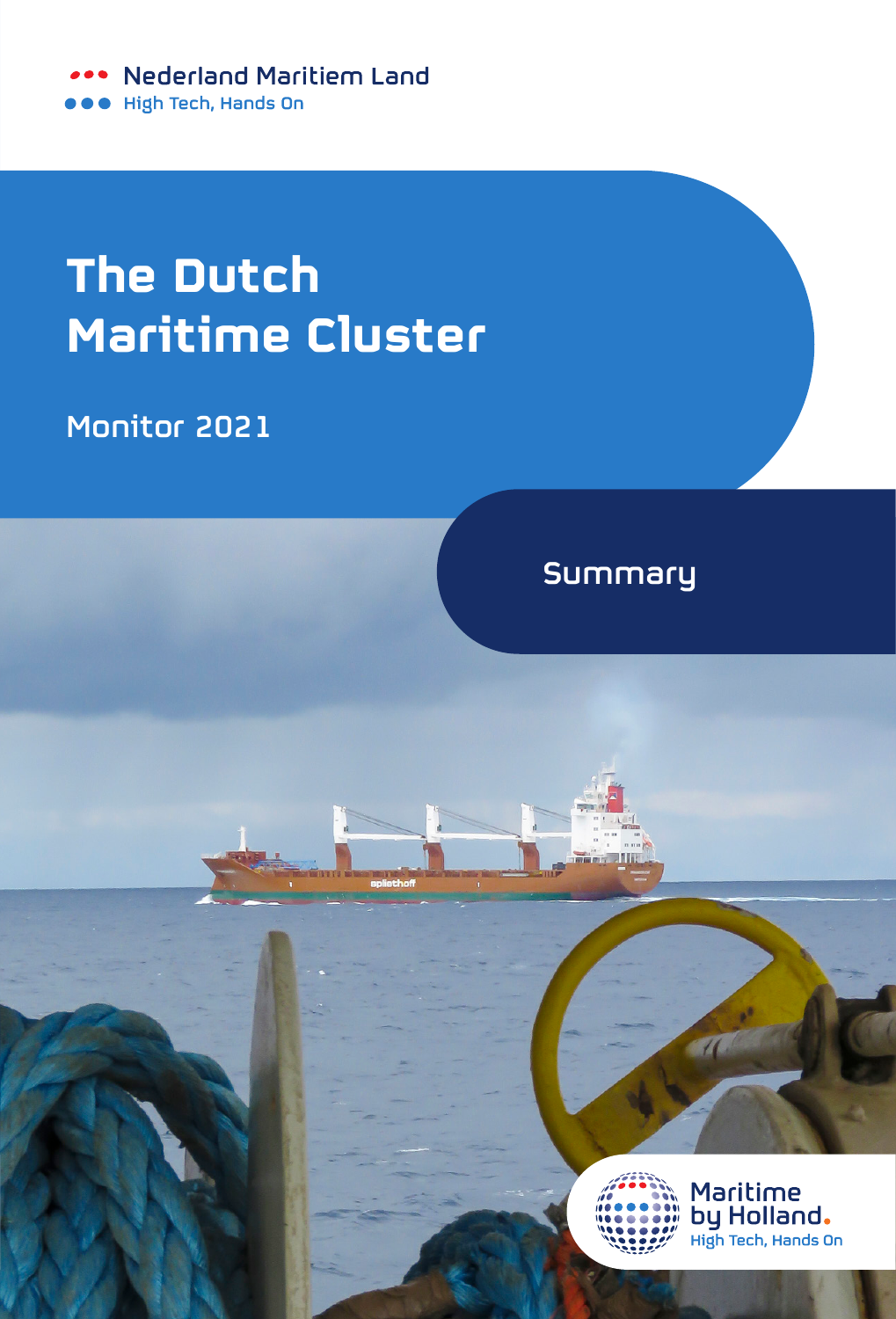# Maritime Cluster: High Tech, Hands On

Ecorys has carried out this annual monitoring study of the maritime cluster on behalf of the Ministry of Infrastructure and Water Management and in cooperation with Stichting Nederland Maritiem Land.

#### **The maritime cluster in 2020**

The cluster generated a direct added value of  $\epsilon$  18.8 billion in the Netherlands. Indirectly,  $\epsilon$  4.7 billion was added. The maritime cluster generates approximately 2,9% (2019: 2,9%) of the gross domestic product (GDP) of the Netherlands. In 2020, the maritime cluster employed 266,650 people, of which approximately 187,750 was direct employment. As a result, the total number of employees in the maritime cluster is equal to 2,8% (2019: 3,0%) of total employment in the Netherlands.

In 2020 the total number of people employed in the Netherlands decreased with 0,5%. The direct employment in the maritime sector decreased with 1,8%. Indirect employment declined with 15,3%. Reason for this are the lower employment multipliers in 2020. Main cause were the effects of the worldwide corona pandemic on the global economy. This implies that the backward effects of the cluster are smaller. A job in the maritime cluster generates, as opposed to last year, a slightly smaller number of jobs in sectors that work for the maritime cluster.

The direct added value of the maritime cluster has declined (-3,5%) compared to the figures for 2019. The development of direct added value of the cluster is lower than the GDP growth of the Netherlands (-1,6%). The indirect value added grew by 4,6%. For total value added this means a decrease of 2,0% compared to 2019.

The total export of the maritime cluster amounted to  $\epsilon$  30,3 billion in 2020, an increase compared to 2019 (€ 29,6 billion). The export of the cluster has grown. The biggest sector measured in export performance is the ports sector. Second is the shipping sector with an estimated export figure of  $\epsilon$  5,9 billion in 2020. The maritime cluster accounts for roughly 6,3% of all Dutch export value (total € 483 billion).

### **Sustainability – Maritime Masterplan: 50 zero emission vessels in 2030**

**The goal of the 'Masterplan for a zero emissions maritime industry' is to have fifty zero emission vessels by 2030. It is the basis for a long term expansion of the sustainability goals of the Dutch maritime industry. The focus of the plan is the financing and development of technologies to put virtually 100% zero emission vessels into service by setting up fifty pilot projects for shipping and inland shipping. In addition, the design and production process of these ships will be digitalized and robotized as much as possible.**

**There is a special role for the Dutch Ministries of Defence and Infrastructure & Water Management. They are willing to participate as launching customers. The recovery after the Corona pandemic provides opportunities to fast-track a maritime energy transition. "I foresee The Netherlands as world leader in sustainable shipbuilding and shipping", says Rob Verkerk, Chairman of Nederland Maritiem Land (Maritime by Holland). "This initiative ensures that the Dutch government will be the first to sail with zero emission vessels. Besides that, it will also strengthen our international competitive position."**

#### **Members of the Board:**

R. Verkerk (Chairman) B. Buchner A. Koster J.B. Mulder J.S. Ort B. Siemons (Treasurer) A.P.H. Vergroesen

#### **NML office:**

Verena Ohms, Board Secretary Nathalie Nipius-ter Reegen, Management Assistant Sabine Marsé, Senior Communication Advisor Vincent Verweij, Communication Advisor and Webmaster Manuëla Zorgdrager, Communication Officer Ghazaleh Ghandi-Sehat, Finances

Check **maritimebyholland.com** for more information about the Dutch maritime cluster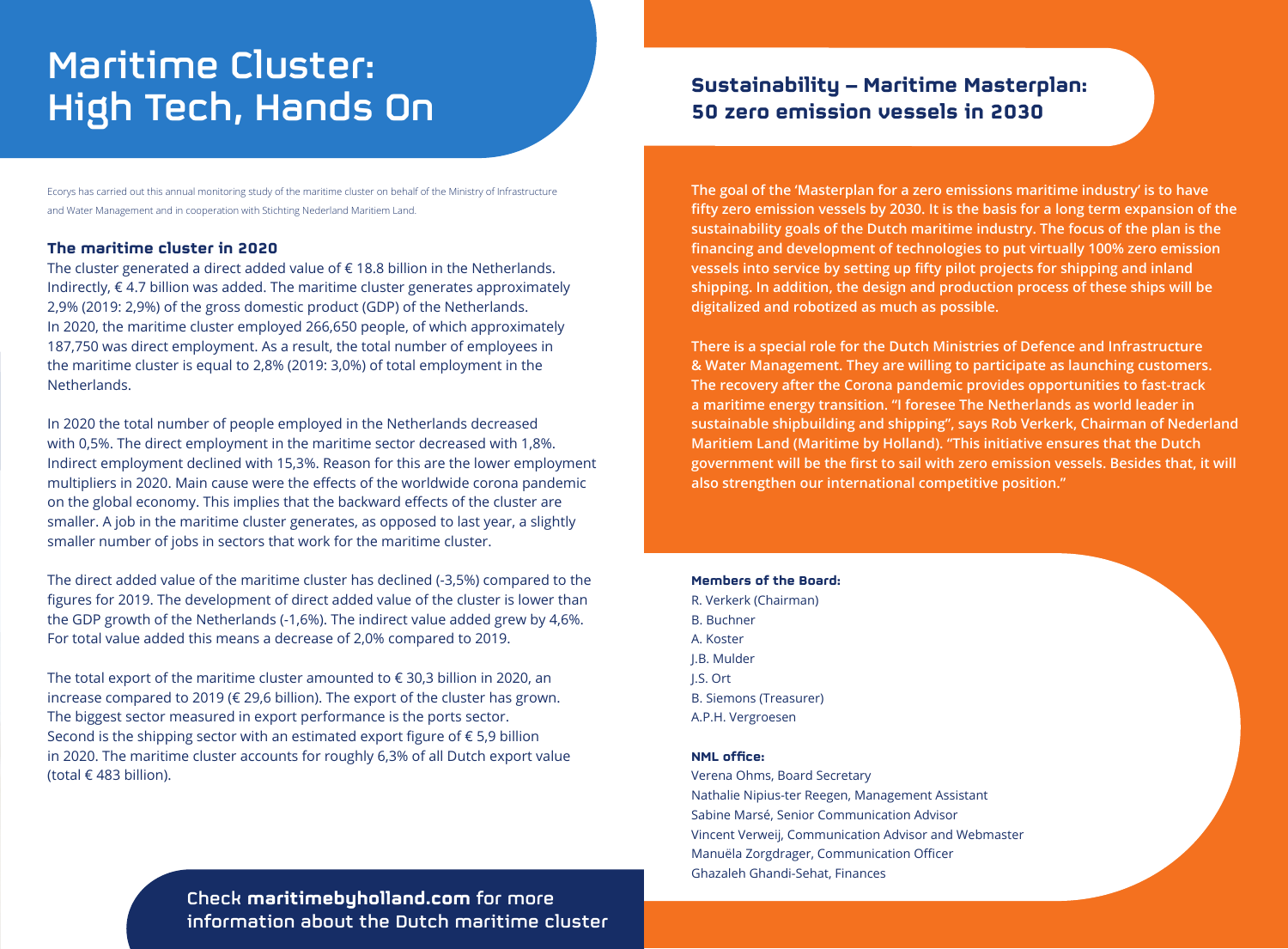

FACTS & FIGURES HUMAN CAPITAL

Employed directly in the maritime industry



In 2020 266.650 people were employed in the maritime industry (directly and indirectly)





Regional spread of **21,155** Dutch maritime organisations



High tech, hands on maritiemehavenenhavenenhavenenhavenenhavenen binnenhavenmonitor.nl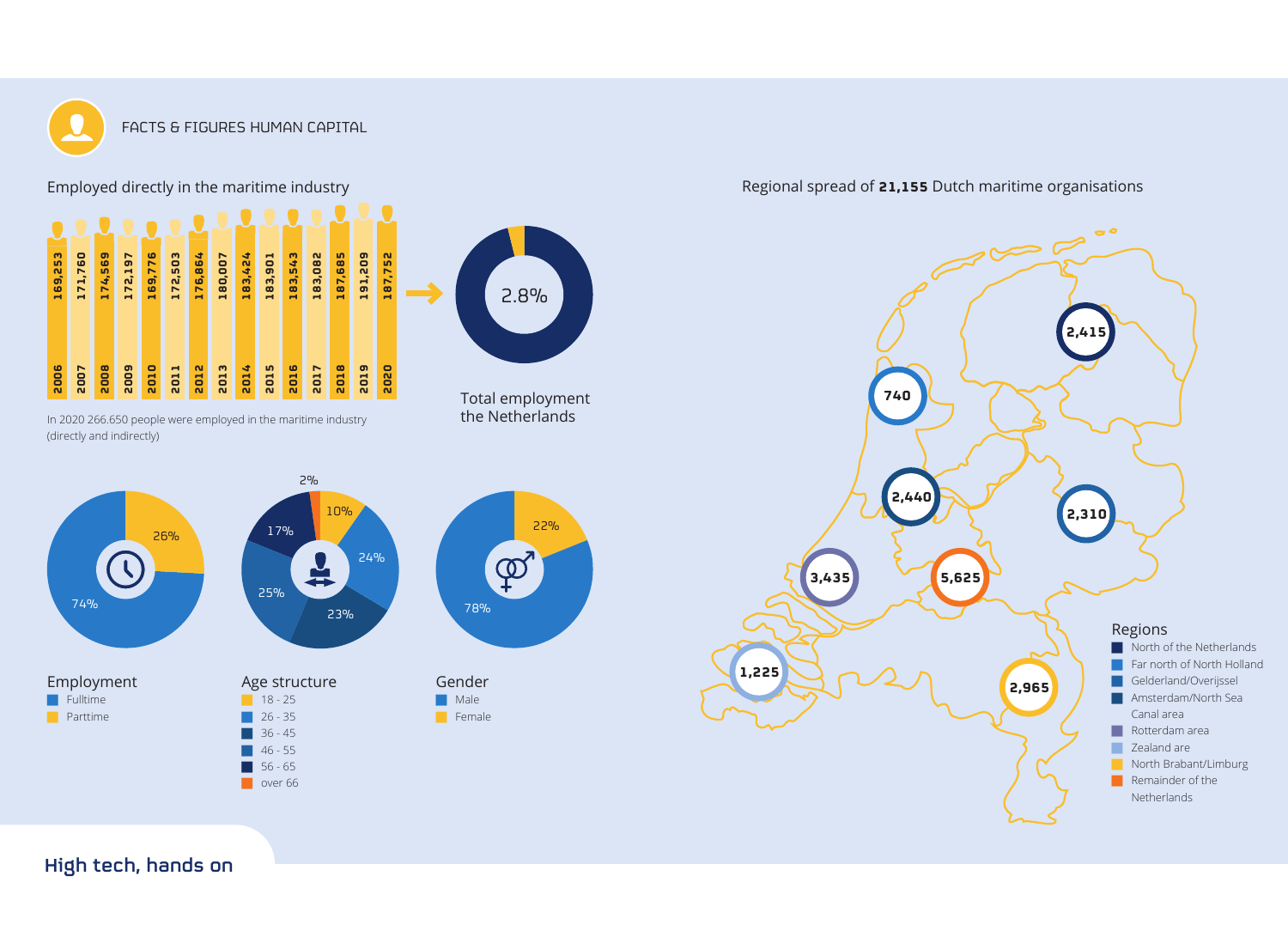

#### FACTS & FIGURES TRADE

Development revenue

| 2010        |                  | 58,682                  |        |                  |  |
|-------------|------------------|-------------------------|--------|------------------|--|
| 2011        |                  | 61,454                  |        |                  |  |
| 2012        |                  | 63,548                  |        |                  |  |
| 2013        |                  | 65,201                  |        |                  |  |
| 2014        |                  |                         | 68,220 |                  |  |
| 2015        |                  |                         | 67,992 |                  |  |
| 2016        |                  | 65,345                  |        |                  |  |
| 2017        |                  |                         | 67,845 |                  |  |
| 2018        |                  |                         | 70,156 |                  |  |
| 2019        |                  |                         | 71,372 |                  |  |
| 2020        |                  | 66,537                  |        |                  |  |
| 10,000<br>0 | 30,000<br>20,000 | <b>SO.000</b><br>40,000 | 60,000 | 20,000<br>80,000 |  |

 $x \in 1$  million  $x \in 1$  million



Development export value

|   | 2010 |       |        | 19,782 |        |        |        |        |
|---|------|-------|--------|--------|--------|--------|--------|--------|
|   | 2011 |       |        | 21,305 |        |        |        |        |
|   | 2012 |       |        | 22,204 |        |        |        |        |
|   | 2013 |       |        | 22,177 |        |        |        |        |
|   | 2014 |       |        | 23,377 |        |        |        |        |
|   | 2015 |       |        |        | 25,398 |        |        |        |
|   | 2016 |       |        |        | 25,511 |        |        |        |
|   | 2017 |       |        |        | 25,072 |        |        |        |
|   | 2018 |       |        |        | 26,489 |        |        |        |
|   | 2019 |       |        |        |        | 29,551 |        |        |
|   | 2020 |       |        |        |        | 30,303 |        |        |
| Ω |      | S.OOO | 10,000 | 15.000 | 20,000 | 25.000 | 30,000 | 35,000 |



Vessels under Dutch fleet management

High tech, hands on maritiemehavenenbinnenhavenmonitor.nl